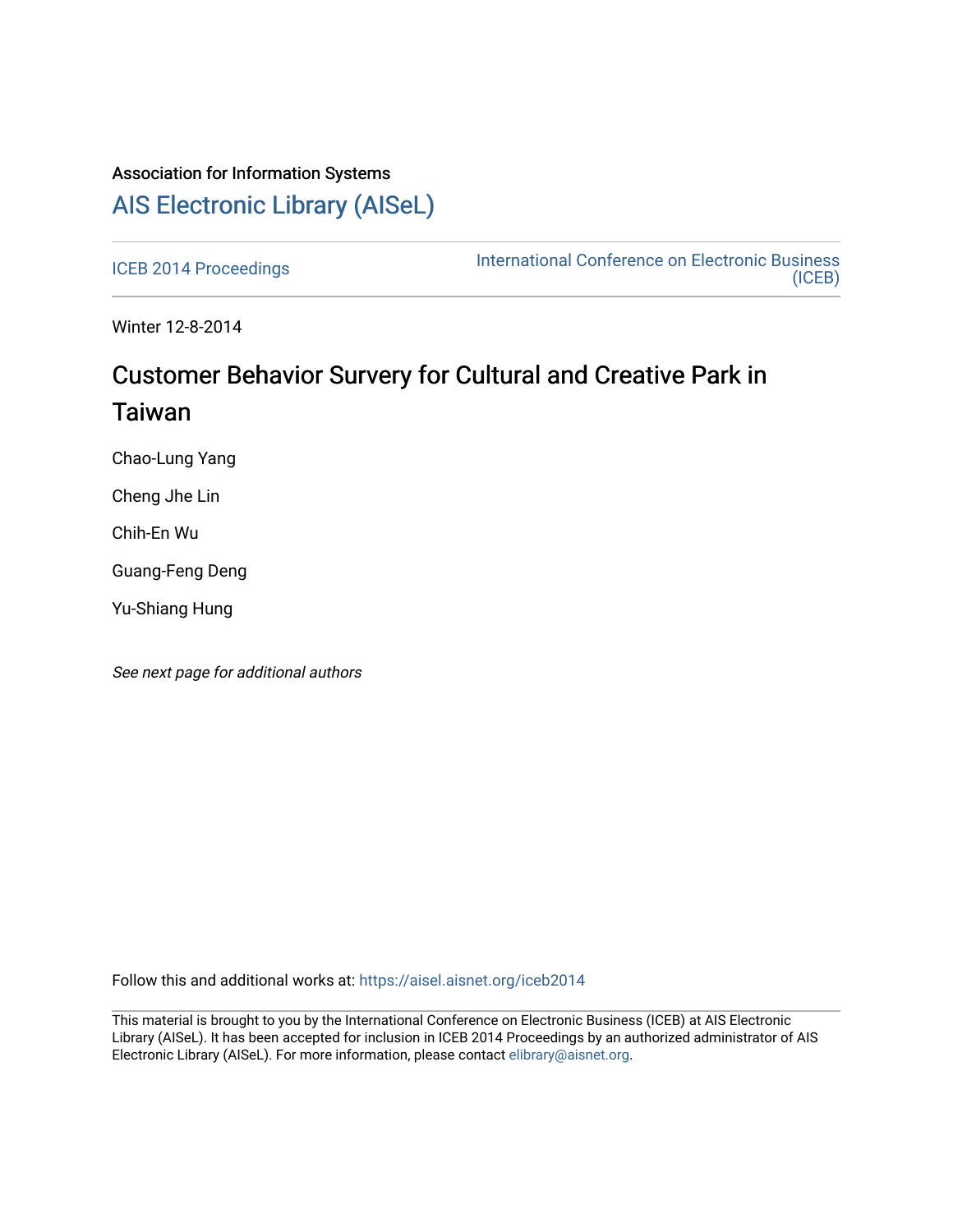## Authors

Chao-Lung Yang, Cheng Jhe Lin, Chih-En Wu, Guang-Feng Deng, Yu-Shiang Hung, and Wei-Kuang Ho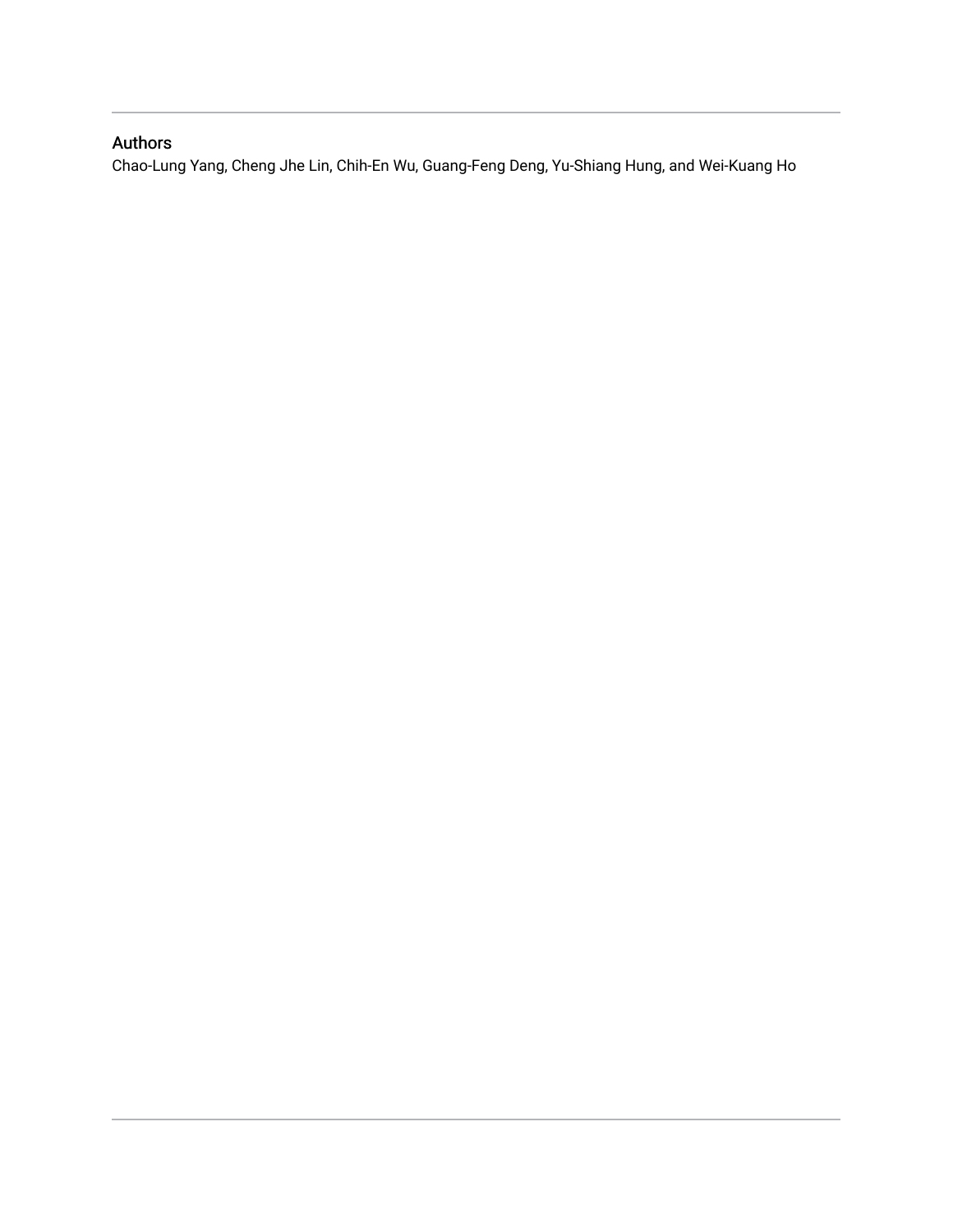## **CUSTOMER BEHAVIOR SURVERY FOR CULTURAL AND CREATIVE PARK IN TAIWAN**

Chao-Lung Yang, National Taiwan University of Science and Technology, Taiwan, [clyang@mail.ntust.edu.tw](mailto:clyang@mail.ntust.edu.tw)

Cheng Jhe Lin, National Taiwan University of Science and Technology, Taiwan,

[Robert\\_cjlin@mail.ntust.edu.tw](mailto:Robert_cjlin@mail.ntust.edu.tw)

Chih-En Wu, National Taiwan University of Science and Technology, Taiwan,

[m10201103@mail.ntust.edu.tw](mailto:m10201103@mail.ntust.edu.tw)

Guang-Feng Deng, Innovative DigiTech-Enabled Applications & Services Institute, Institute for Information Industry, Taiwan, [raymalddeng@iii.org.tw](mailto:raymalddeng@iii.org.tw)

Yu-Shiang Hung, Innovative DigiTech-Enabled Applications & Services Institute, Institute for Information Industry, Taiwan, [garhung@iii.org.tw](mailto:garhung@iii.org.tw)

Wei-Kuang Ho, Innovative DigiTech-Enabled Applications & Services Institute, Institute for Information Industry, Taiwan, [vincentwkho@iii.org.tw](mailto:vincentwkho@iii.org.tw)

### **ABSTRACT**

Cultural and Creative Park is a recreational campus which usually consists of exhibition, gallery, show room, movie theater, and multi-function facilities to provide the cultural activities. Besides, in the Cultural and Creative Park, restaurants, coffee shops, bookstores, gift shops, and other business units are nearby. How to improve the customer experience in the Cultural and Creative Park is an important research question for the managerial division to promote culture industries. In this research, the questionnaires were developed and performed in one of creative park in Taipei, Taiwan to study customer behavior. This paper addresses the survey result and the insights revealed from the survey.

*Keywords*: Cultural and creative park, consumer behavior, survey study.

#### **INTRODUCTON**

Cultural and creative industries, as the name suggests, is a combination of cultural and creative industries which represents intangible characteristics of the life style, art or fashion about a particular area. And the term "culture" has many different definitions. "Culture" of the term in broad sense is refers to living together in a society of people that have similar habits, customs, and beliefs; In narrowly, which means "art" is a through people created a new type of product. Whether on a narrow or broad cultural terms, "cultural and creative" that exist in both cultures, added to each country, ethnic, and individual for create, giving a new style and value cultural [1].

According to service network of Taiwan's cultural and creative industries announced the principles of cultural and creative industries, there are three standards, including: 1) The large number of employment or the large number of participants, 2) great value or big benefits, growth potential, and 3) Original or innovative and added value [2]. In addition, in most of countries such as England, China, Japan, and Taiwan which consider cultural and creative as strategic industry, building a cultural and creative park or facility to promote cultural and creative economy is important. The cultural and creative park not only provides artists or cultural creators a space to present their creativity, but also support the incubation for innovation on cultural and creative industry [3, 4].

Recently, several cultural and creative parks have been established in different countries. Similarly, in UK, Sheffield Cultural Industries Quarter (CIQ) is on the edge of the city center zoned in 1988 for businesses in cultural production. This city is known for mines and steelworks ,but now that creative industry and cluster development policies are core to the government regional agenda it is seen as far-sighted [5]. Some of them utilized the abandoned site to reuse the resources, for instance, Huashan 1914 Creative Park in Taipei Taiwan [6] was created in 2007 as the heart of Taiwan's creative pulse and a bridge to a unique architectural past. Others such as Queensland Creative Industry Park (CIP) in Australia were built in the new facility along with multiple investment on exhibition hall, concert arena, movie theater, and shopping center [7]. Also, there are some parks combine traditional cultural activities with the modern fashion shopping. For instance, Tianzifang, a renovated residential area in the French Concession area of Shanghai, China, is an arts and crafts enclave which integrates old community built in the 1930s as a Shikumen residential district with the largest shopping malls in Shanghai upon completion [8].

Not exactly the same as cultural and creative parks, the commercial theme parks, for instance, Disney Land, Universal Studio are the places that provide exotic atmospheres or science-fiction senses. The visitor streaming of the theme parks are highly influenced by seasonal effects such as weather, vacation period or special holiday events. Major profits are from the sales of entrance fees and the commercial products. In the contrary, the cultural creative parks more focus on providing cultural atmospheres for services including artists performance, painting gallery, or exhibition. Therefore, the customer behavior for cultural and creative park might not be the same as it of commercial theme parks [9-11].

*The Fourteenth International Conference on Electronic Business &*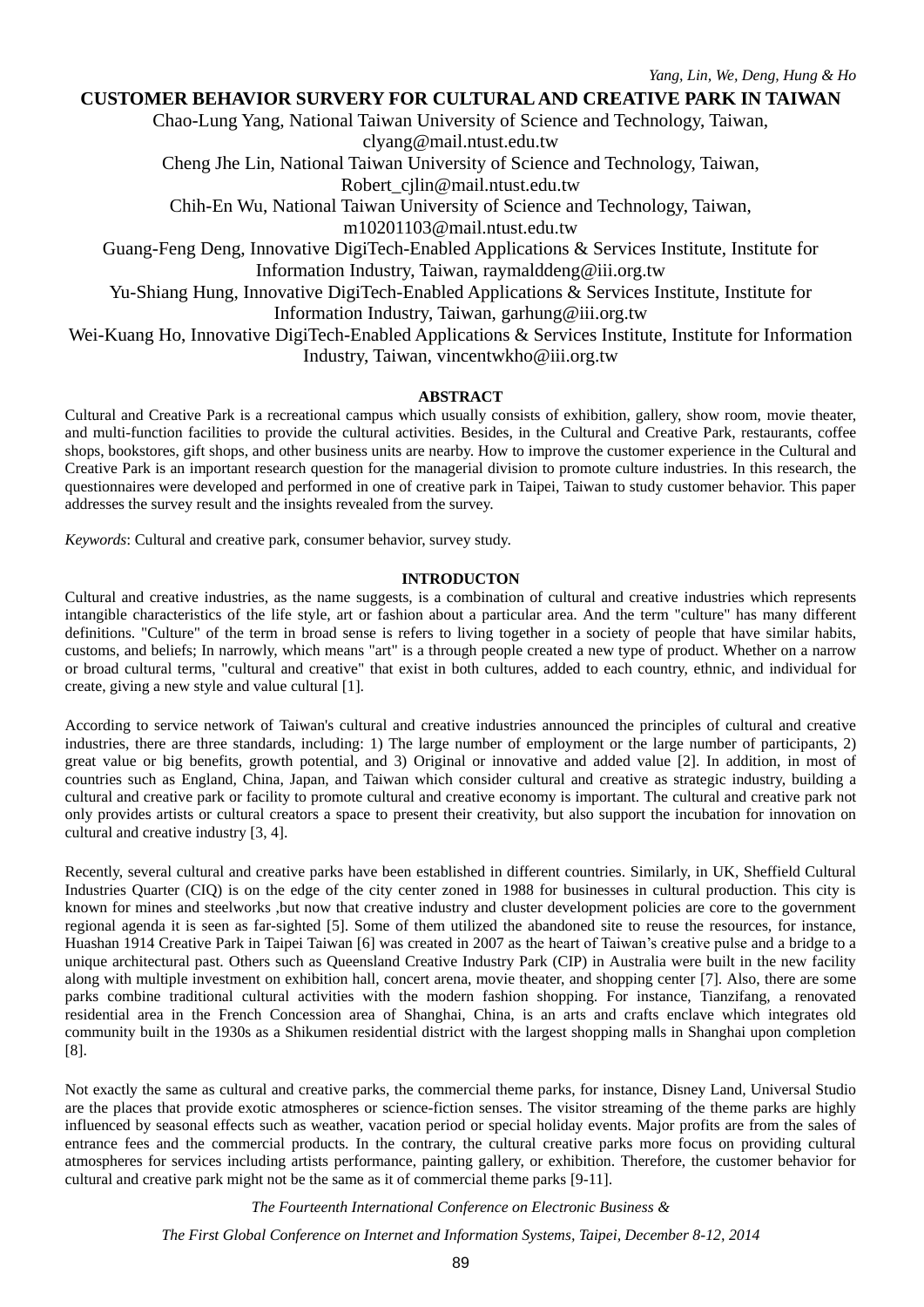In this research, the questionnaire survey was developed to reveal the customer behavior for cultural and creative park. In the following sections, we will addresses the results of this questionnaire, and then analyze the statistical results. The analysis of consumption pattern of first-time visitors, return visitors and no-consuming visitors will be processed. Finally, some interesting consumer behaviors will be discussed.

#### **QUESTIONNAIRE SURVEY**

In this research, the questionnaires were developed to survey the behavior of the visitors of Huashan 1914 Creative Park which is not only the heart of Taiwan's creative pulse, but also a bridge to a unique architectural past in Taiwan (The questionnaire sample was attached in appendix). The questionnaire survey was implemented during July 12-13 weekend, 2014 which was the second weekend during summer vacation for students. The reasons of performing the survey in that weekend are: 1) more visitors in the weekend, 2) Huashan 1914 Creative Park had several popular exhibition events in July (the beginning of summer break). We expected to investigate the customer behavior during the hot season of the park.

In this survey, the questionnaires were delivered to visitors by random. Totally, 4 questionnaire collecting spots were predetermined (see [Figure 4\)](#page-3-0). The collecting spots were all located near by the electronic billboards in the park where more people gathered around. The staffs in each colleting spot sought for the visitors who were willing to take 5 minutes on answering the questionnaires. One free cool drink was given as a gift after the visitor finished the questionnaire. During the hot summer time, the cool drink was an great incentive for visitors.



Figure 4. Map of Huashan 1914 Creative Park [12]

<span id="page-3-0"></span>There are totally 321 questionnaires filled out by this survey and the valid questionnaires are 308 in total. Since the staff stood side by side with the subjects when they filled out the questionnaire, the questions about the survey were answered by the staff immediately. Therefore, the misunderstanding on the questionnaires could be avoided. In addition, if one person in a visiting group such as a family was taking the survey, the rest of group members would not be asked for performing the survey to reduce the repeated sampling in the same group.

#### **SURVEY RESULT**

#### **Basic Statistics**

In this survey, there are 44% of subjects are male, and 56% of them are female (see [Figure 5\)](#page--1-0). [Figure 6](#page--1-1) shows that the age bracket between 21 and 35 year-old accounts for 66% of subjects. Obviously, it shows that the major customers are from the relatively younger generation who are usually considered as the major customers of the quick fashion and cultural creative market. Also, nearly 80% of subjects have the college or higher education degree (see [Figure 7\)](#page--1-2), and around 27% of subjects are students [\(Figure 8\)](#page--1-3). Around 65% of subjects were accompanied with friends and family. From the socio-economic status analysis of interviewees above, it is not unexpected that the youngsters are major visitors in the park and most of them came to Huashan 1914 Creative Park with friends. In addition, the families are also the major customer groups in the park (see [Figure](#page--1-4)  [9\)](#page--1-4).

> *The Fourteenth International Conference on Electronic Business & The First Global Conference on Internet and Information Systems, Taipei, December 8-12, 2014*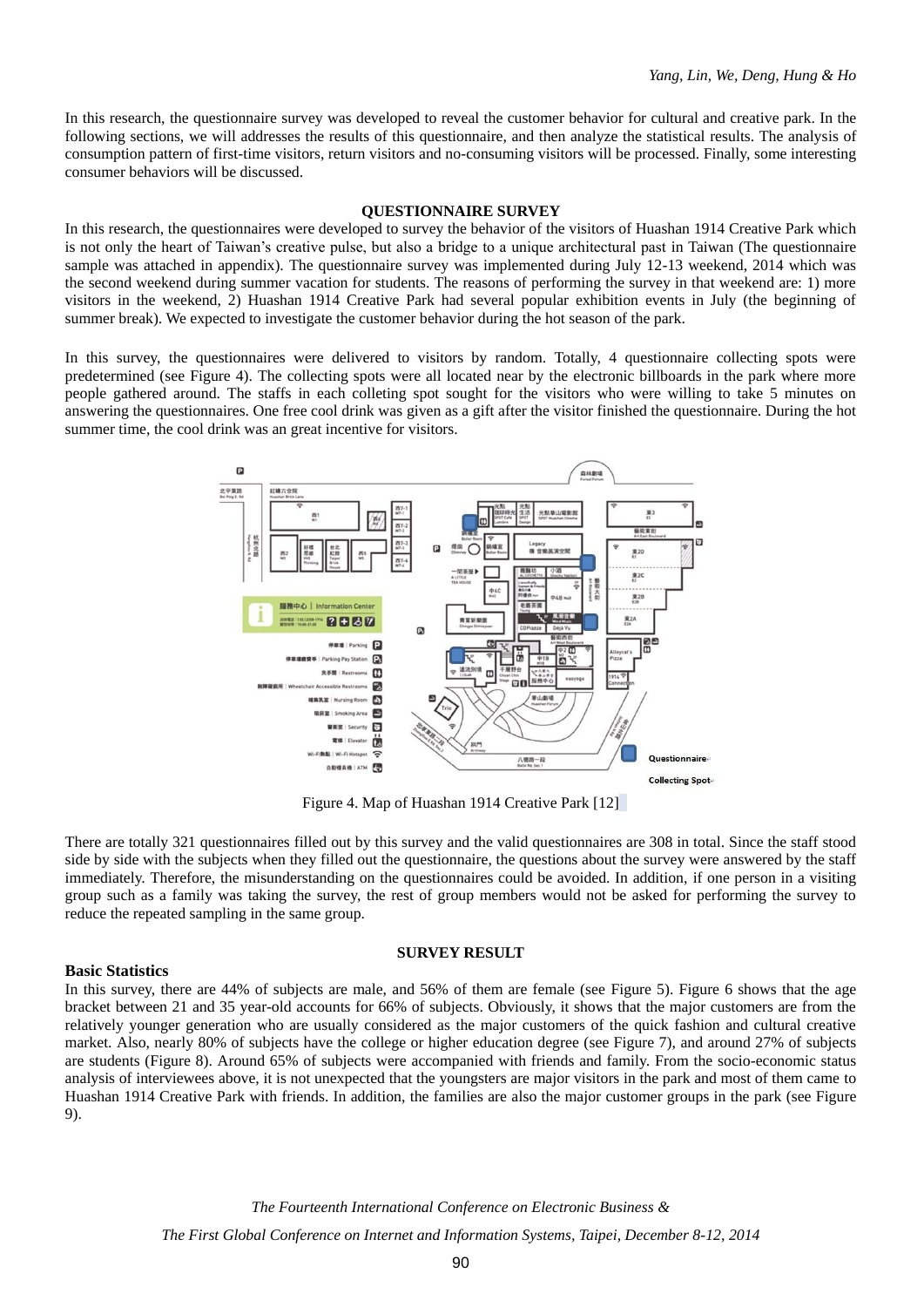

## **Consumption Pattern Analysis**

In this survey, the subjects' monthly expenses on leisure activities are reviewed (see [Figure 10\)](#page-4-0). The result shows that, for leisure activity spending, 34% of subjects spent USD\$33.4 ~ USD\$100 monthly, and around 27% of subjects spent a little more in the range of USD\$100 ~ 167. As can be seen in Table 1, nearly 70% of subject who spend less and equal to USD\$167 on leisure activities monthly. The result positively reflects to the disposable income level of the Taiwanese younger generation which is the major visiting group of the park.



<span id="page-4-0"></span>If breaking down the proportion of leisure spending by age [\(Figure 11\)](#page-4-1), it shows that the group under 20 year-old spends less on leisure activities(majorly less than USD\$100). It can be seen obviously that the proportion of the spending range of USD $$33.4 \sim$  USD $$100$  indicated as red ink is declined when the age increases. In the contrary, more money is spent (USD\$166.7  $\sim$  USD\$100) on leisure activities in the older age groups. The result is consistent with the cognition on the correlation between the disposable income level and the age group (elder generation has more disposable income).

Among all the subjects, their main reason of visiting Huashan 1914 Creative Park is going to the exhibitions as shown in

<span id="page-4-1"></span>*The Fourteenth International Conference on Electronic Business &*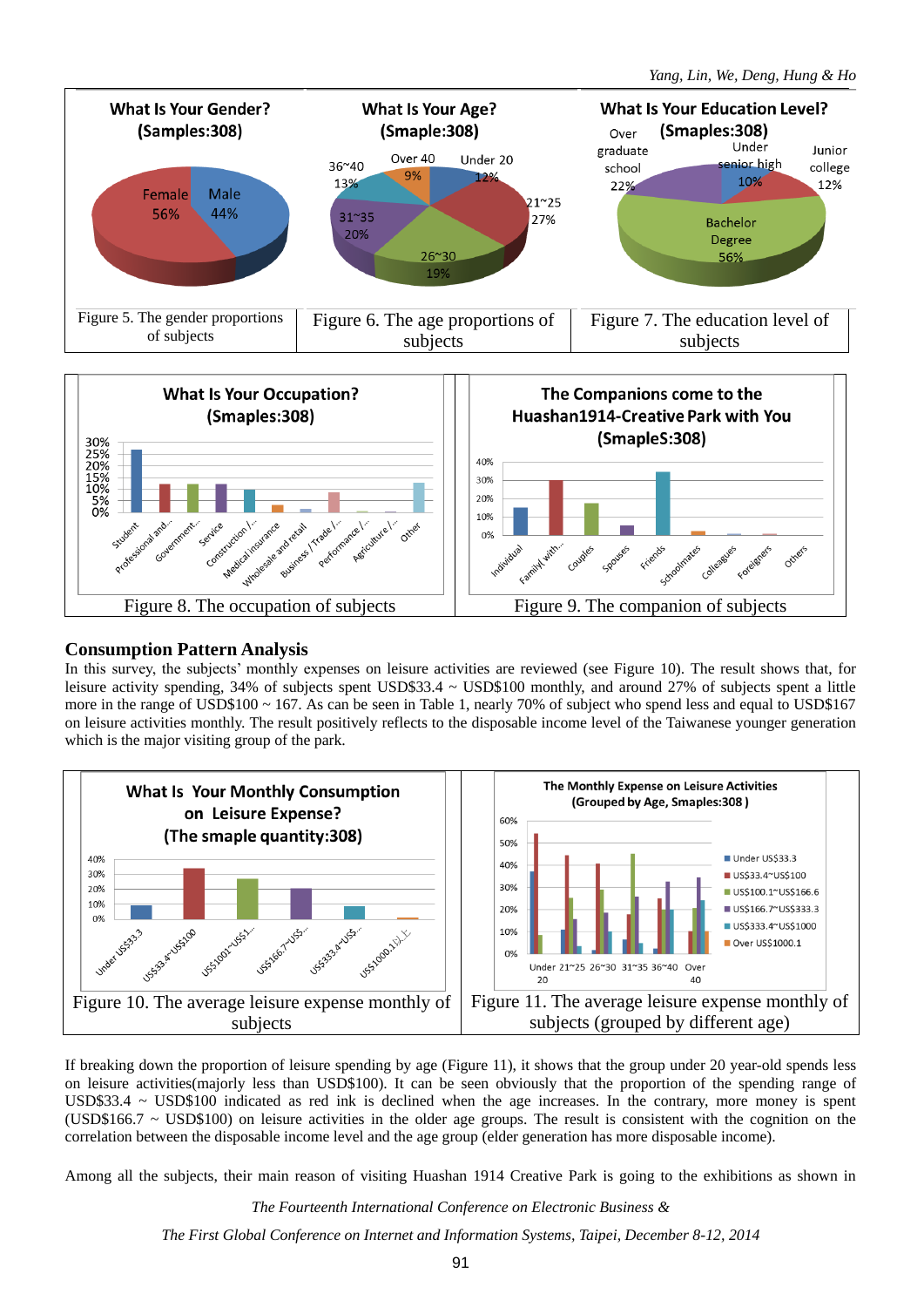[Figure 12.](#page-5-0) It is not surprise because the park is designed as an exhibition venue. In addition, the proportions of window shopping and outdoor walking are relatively high. It shows that most of visitors consider Huashan 1914 Creative Park not only as a venue but also as a park for outdoor leisure activities



<span id="page-5-1"></span><span id="page-5-0"></span>The following subsections will show analyses and comparisons regarding the first-time visiting of Huashan 1914 Creative Park. The differences of consumption behaviors are studied. In this questionnaire survey, 29% of visitors are first-time visitors and 71% of subjects are return visitors.

## **Consumption Pattern Analysis for First-time Visitors**

For the first-time visitors, how did they know Huashan 1914 Creative Park is our concern. Based on the survey results, more than 50% of the first time visitors get the information about the park from their friends, and 32% of them obtained the information from the internet. Therefore, the social network plays an important role on spreading out the attractiveness of Huashan 1914 Creative Park.

Then, we further analyzed the purchasing behavior of the first-time visitors comparing with the return-visitors. From this survey, 184 out of 308 subjects have expended in the park. Also, 59 out of that 184 subjects who expended in the park are first-time visitors, and the rest 125 subjects are not. [Figure 13](#page-5-1) shows the proportion of money expending grouped by the first-time and return visitors. As can be seen, in the higher expending categories ( $>$  US\$16.7), first-time visitors have larger proportion than return visitors. For example, there are 15% of first-time visitors spent around US\$33.4 ~ US\$66.6, but only 7% of return visitors spent that amount of money when they visit the park. This trend is opposite in the less-money expending category. Based on this result, it is very interesting that the first-time visitors tend to spend more money than return visitors when they were in Huashan 1914 Creative Park.

## **Consumption Pattern Analysis for Return Visitors**

For the return visitors of Huashan 1914 Creative Park in this survey, they would fill in the questions regarding the frequency of returning the park. Totally, 214 subjects are return visitors and also fill out the corresponding questions. From [Figure 14,](#page--1-5)  without considering genders, we can see that most of the subjects re-visited Huashan 1914 Creative Park once in once per month, two or three months, or six months. If considering gender difference, more proportion of female subjects re-visited the park once in two to three months or once in six months. Interestingly, for the frequent visiting category (one per week or multiple time per week), more proportion of male visitors re-visited the park. The pattern is similar in high frequency category. It seems that, in terms of visiting frequency, male and female visitors have different patterns.

In this survey, there are 118 out of 214 return visitors who spend money in the park. If we narrow the analysis on those consumed return visitors (we consider them as valuable customers), [Figure 15](#page--1-6) shows the analysis of the return frequency across the age. It can be seen that the age bracket between  $21 \sim 25$  is the largest portion of the return-consumed visitors. Note visitors with age bracket 21 ~ 25, 26 ~ 30, and 31~35 are major visitors in the park. It seems the younger generation (age 21~25) seems to revisit the park slightly more frequent than other age bracket (more people come back one a month, or two or three per month).

## **The Analysis of Not Consuming in the Park**

In this questionnaire survey, 172 out of all subjects did not consume in Huashan 1914 Creative Park. In this section, the reasons of not consuming are analyzed. In the questionnaire, there are eight reasons of not consuming can be chosen. The subjects were allowed to choose multiple reasons if they think they are applicable. [Figure 16](#page--1-7) shows the number of selections

*The Fourteenth International Conference on Electronic Business &*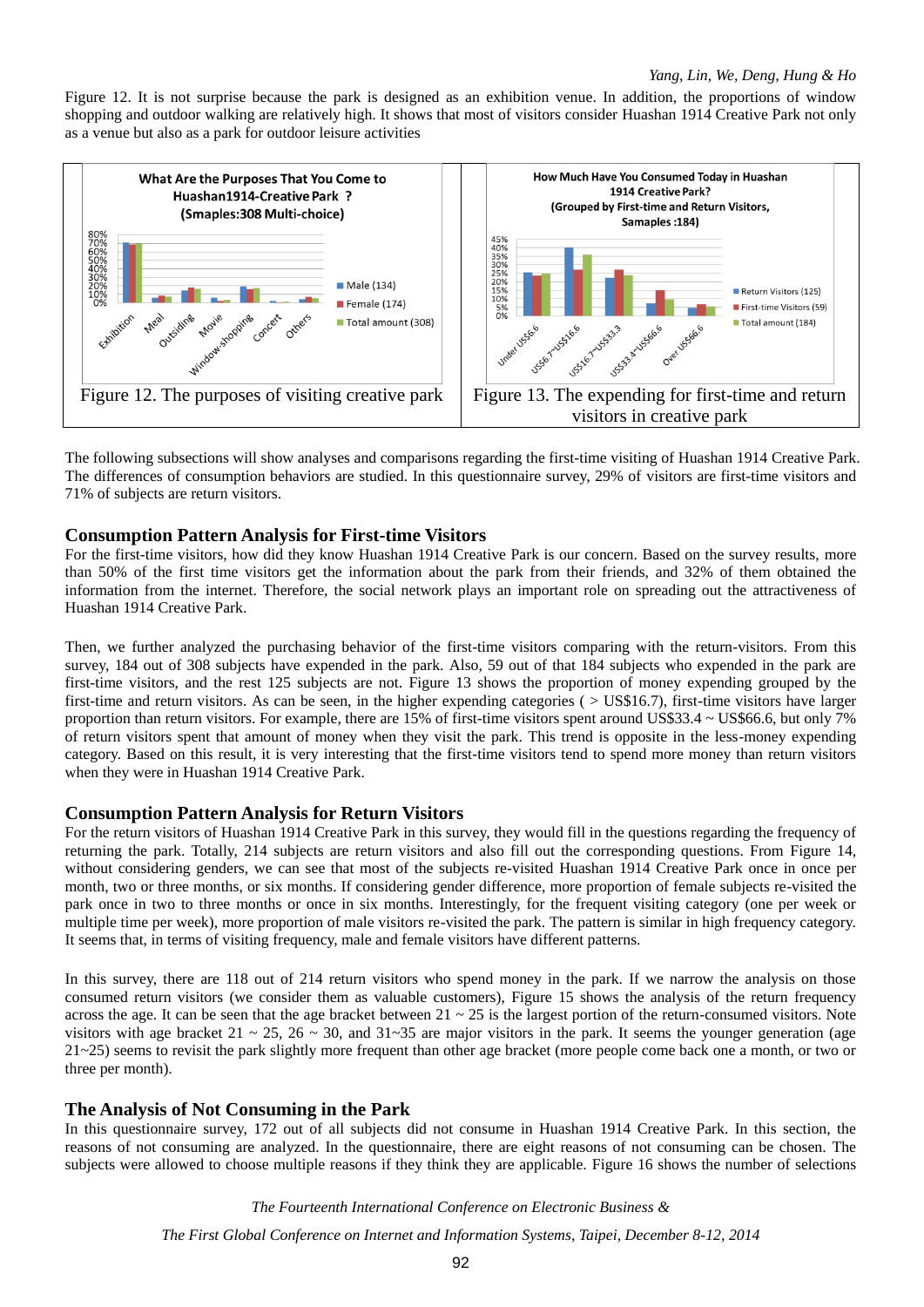for each reasons breaking down to different age bracket. As can be seen, the major reasons of not consuming are "nothing to buy" and "no plan to buy". For age 21~25, relatively higher portion of visitors think the products are too expensive. It obviously reflects to their relatively low disposable income.





Figure 16. The reasons of not consuming in the park (grouped by age)

## **CONCLUSION**

From the above survey result, it shows that majority  $(81%)$  of the creative park visitors spent around US\$ 33 to US\$ 333 monthly in average on leisure expenses. The average amount of spending on leisure expenses of visitors can be obtained roughly by calculating the mean of spending bracket (US\$ 183). According to the statistical data from Directorate General of Budget, Accounting and Statistics, Executive Yuan, R.O.C., the monthly spending on leisure activity per citizen in Taipei is around US\$ 63.9. It seems the subjects who visited Huashan 1914 Creative Park spend relatively higher on leisure activities than general public.

Based on the survey, the average expenses in Huashan 1914 Creative Park is US\$ 33 or less. This amount truly reflects to the average ticket price of the exhibition hosted in the park. As mentioned earlier, the exhibition is the major reason of visiting the park. This amount can be treated as the basic spending per visitor although the park is free for entrance. Based on this survey, we also found that the visitors who spent more than US\$33 also have a meal in the park. It seems the food service in the park play an important role on expending consumer spending in the park. Therefore, the park administration can apply a business promotion strategy to offer more quality food service in the park.

In this questionnaire survey, we also revealed that the average expense in Huashan 1914 Creative Park of the first-time visitors is higher than return visitors. It seems that first-time visitors tend to spend more when they first visit creative park. As for the cross comparisons of "companions" and "consumed or not", it shows that the consumption amount of those whose visit with

*The Fourteenth International Conference on Electronic Business &*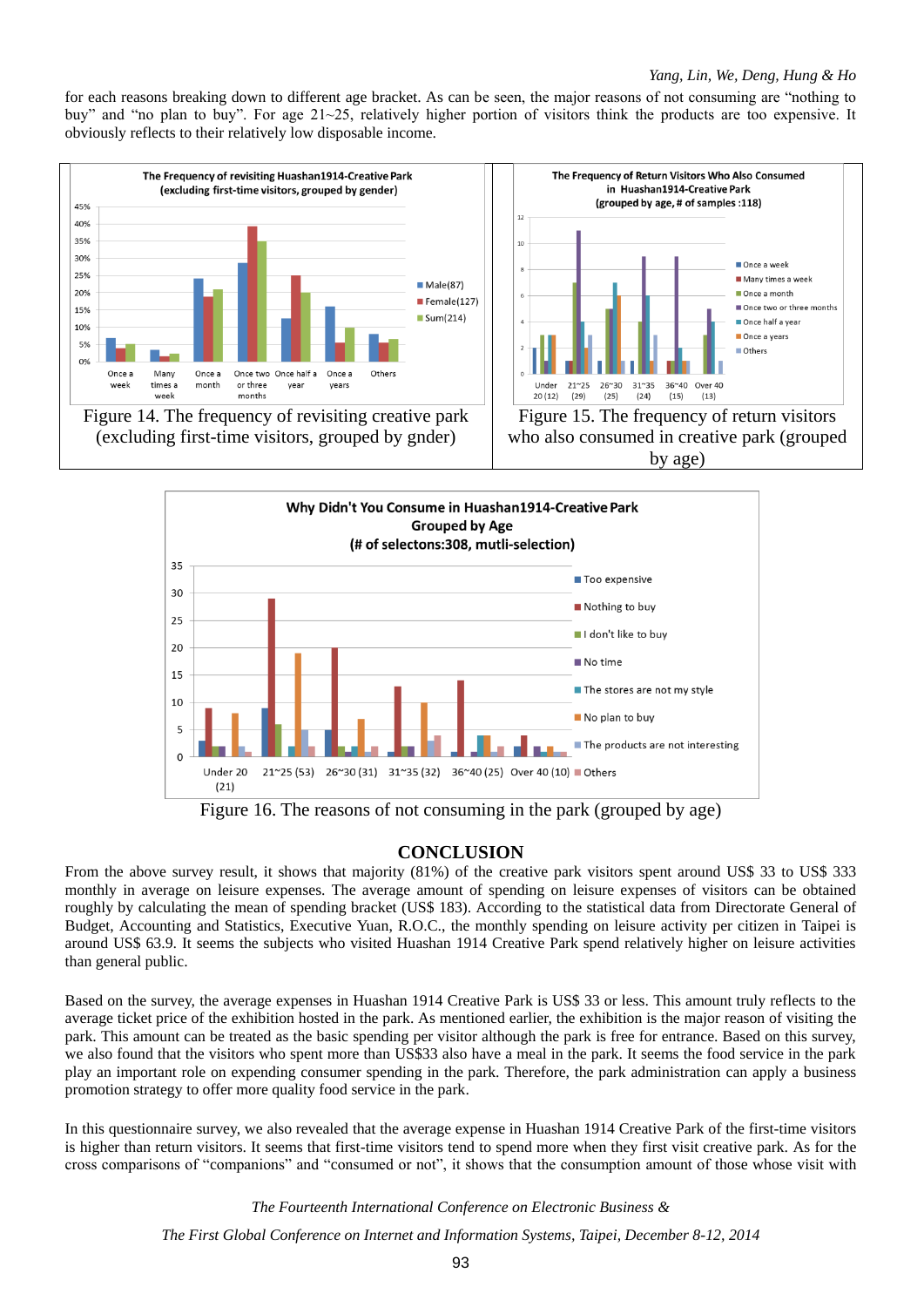family (with children), schoolmates, couples and spouses are relatively high. In the contrary, the consumption amount of those who come with friends and schoolmates are relatively low. Therefore, providing more activities suitable for parenting and families can be another strategy for the creative park to enhance the business activities.

## **ACKNOWLEDGEMENT**

This study is conducted under the "Open- Innovation Development Platform for City Scale intelligent Service System $(1/4)$ " of the Institute for Information Industry which is subsidized by the Ministry of Economy Affairs of the Republic of China.

## **REFERENCES**

- [1] Hsueh, P.H., Hsun, H.H., Wu, H.C., Wu, P.H., Lin, S., Yang, W.H., Lien, C.Y., Shen, P.C., & Cheng, C.W., (2002) *The Survey of Cultural Creative Industries* (Chinese).
- [2] Wikipedia. 'Cultural Creative Park' (Chinese), *Wikipedia*, available at http://zh.wikipedia.org/wiki/%E6%96%87%E5%8C%96%E5%89%B5%E6%84%8F%E7%94%A2%E6%A5%AD.
- [3] Cheng, C., (2007) *New Cultural Creative Target*, Huashan Cultural Park (Chinese).
- [4] Wang, C.Y., (2013) 'Cultural Participation, Consumption and Opportunities: A Case Study on the Collaboration between Huashan 1914 Creative Park and Shonshan Cultural and Creative Park', National Kaoshiung University of Applied Sciences.
- [5] Professional, (2001) 'A. Creative Clusters Sheffield Cultural Industries Quarter2007', available at http://www.artsprofessional.co.uk/magazine/article/creative-clusters-sheffield-cultural-industries-quarter.
- [6] Park, H.C. (2007) 'Huashan 1914 Creative Park -What's the Story? ', available at http://www.huashan1914.com/en/story.html.
- [7] Technology, Q.U.o. *Queensland Creative Industries Precinct*. 2014; available at http://www.ciprecinct.qut.edu.au/.
- [8] Wikipedia. 'Tianzifang. 2014 ', *Wikipedia*, available at from: http://en.wikipedia.org/wiki/Tianzifang.
- [9] Chao, J.F., Kuo, T.Y. (2013) 'The Influence of Experience Marketing and Brand Image on Consumers' Revisit Intention: A Case Study of E-DA Themepark', *Journal of Tourist and Leisure Management* (Chinese),.
- [10] Chou, M.C., *Commercial Recreation Management.* 2003.
- [11] Wang, H.F., (2002) 'The Study of Visitors' Behaviors in Themeparks: Using Janfusun Fancyworld, Leofoo, Formosan Aboriginal Cultural Village as Examples', Chaoyang University of Technology.
- [12] Park, H.C. Huashan Creative Park -Store Imformation. 2014; available at http://www.huashan1914.com/shop.php?cate=shop.

## **APPENDIX**

## **The sample of the questionnaire**

- 1. What is your gender? □Male □Female
- 2. What is your age?
	- $\Box$ 20 or Less $\Box$ 21~25  $\Box$ 26~30  $\Box$ 31~35  $\Box$ 36~40  $\Box$ 40 or More
- 3. What is your education level?
- □ Under senior high □ Junior college □ Bachelor degree □ Master degree □ Above master degree 4. What is your occupation?

□Student □Professional technological service □Government employees

□Service □construction/ manufacturing □Medical insurance and society

□Wholesale and retail □Business/ trade/ insurance □Performance/arts/ entertainment

□Agriculture / forestry / fishing / grazing / mining □others (\_\_\_\_\_\_\_\_\_\_\_\_\_\_\_)

5. Who is your companion of this visit (multiple choice)?

□Individual □Families (with children) □Couples □Spouses □Friends □Schoolmates □Colleagues  $\Box$ Foreigners  $\Box$ Others(

6. How much did you spend on leisure activities per month?  $\Box$ US\$33.3 or Less  $\Box$ US\$33.4~ US\$100  $\Box$ US\$100.1~ US\$166.6

□US\$166.7~ US\$333.3 □US\$333.4~ US\$1000 □US\$1000.1 or More

- 7. Is It this your first time to visit Huashan 1914 Creative Park?
	- □ No ( Go to Question 8)
	- □ Yes (Go to Question 9)
- 8. How often did you come to Huashan 1914 Creative Park? □Many times per Week □Once per week □Once per month □Once per 2-3 months □Once per 6 Months □Once per year □Others(
- 9. How did you get the Information about Huashan 1914 Creative Park?

*The Fourteenth International Conference on Electronic Business &*